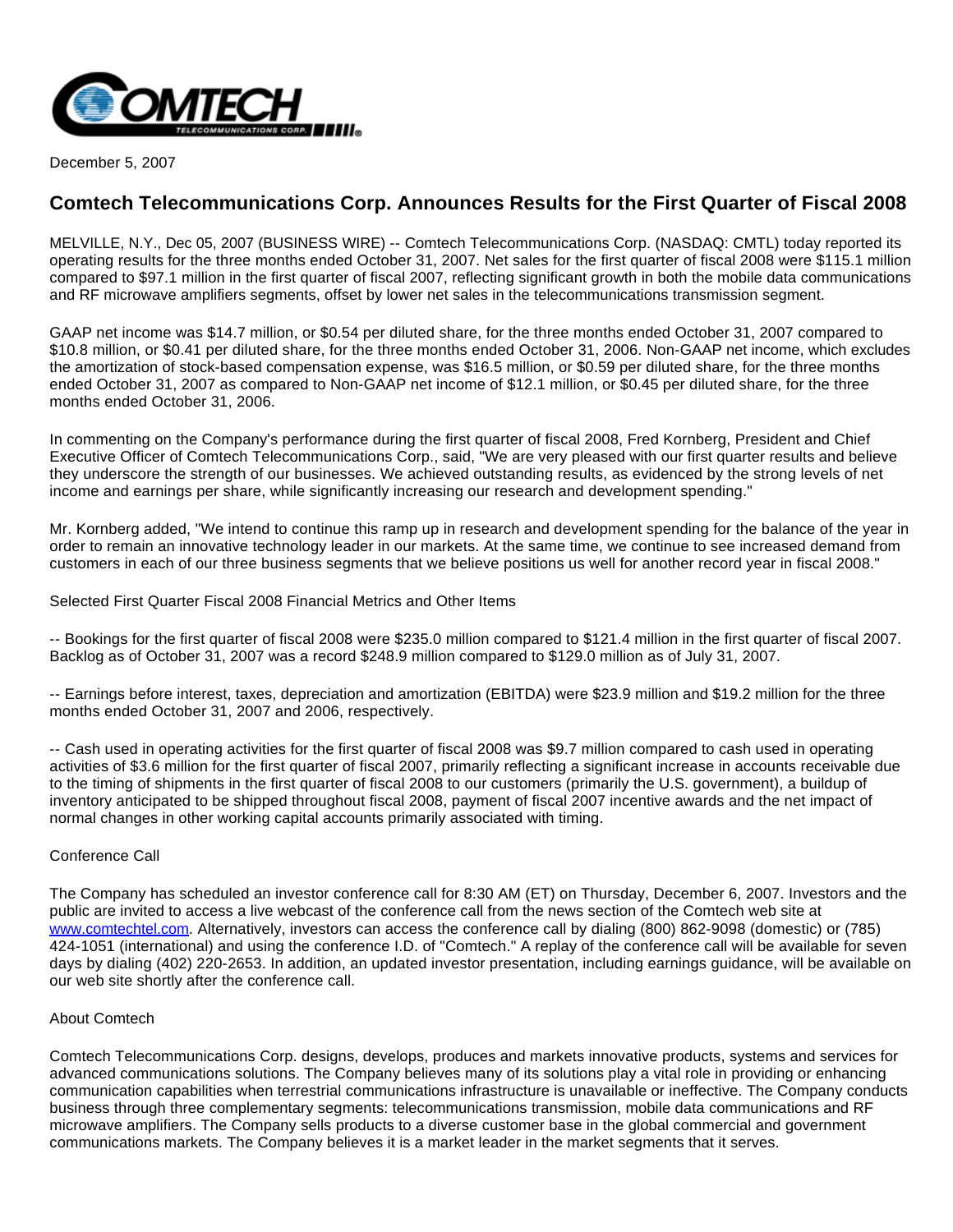Cautionary Statement Regarding Forward-Looking Statements

Certain information in this press release contains forward-looking statements, including but not limited to, information relating to the Company's future performance and financial condition, plans and objectives of the Company's management and the Company's assumptions regarding such future performance, financial condition, plans and objectives that involve certain significant known and unknown risks and uncertainties and other factors not under the Company's control which may cause actual results, future performance and financial condition, and achievement of plans and objectives of the Company's management to be materially different from the results, performance or other expectations implied by these forward-looking statements. These factors include the timing of receipt of, and the Company's performance on, new orders that can cause significant fluctuations in net sales and operating results, the timing and funding of government contracts, adjustments to gross profits on long-term contracts, risks associated with international sales, rapid technological change, evolving industry standards, frequent new product announcements and enhancements, changing customer demands, changes in prevailing economic and political conditions, risks associated with the subpoena from the U.S. Immigration and Customs Enforcement branch of the Department of Homeland Security, and other factors described in the Company's filings with the Securities and Exchange Commission.

============== ===========

### COMTECH TELECOMMUNICATIONS CORP. AND SUBSIDIARIES Condensed Consolidated Statements of Operations (Unaudited)

|                                                                                                | Three Months Ended<br>October 31,<br>___________________ |                                                                           |
|------------------------------------------------------------------------------------------------|----------------------------------------------------------|---------------------------------------------------------------------------|
|                                                                                                | -------------- ----------                                | 2007 2006                                                                 |
| Net sales<br>Cost of sales                                                                     | \$115,055,000 97,070,000<br>------------- ----------     | 64,577,000 57,695,000                                                     |
| Gross profit                                                                                   |                                                          | 50,478,000 39,375,000                                                     |
| Expenses:                                                                                      |                                                          |                                                                           |
| Selling, general and administrative<br>Research and development<br>Amortization of intangibles |                                                          | 20,399,000 16,587,000<br>11,041,000 7,157,000<br>379,000 649,000          |
|                                                                                                |                                                          | 31,819,000 24,393,000                                                     |
| Operating income                                                                               |                                                          | 18,659,000 14,982,000                                                     |
| Other expenses (income):<br>Interest expense<br>Interest income                                |                                                          | 677,000 695,000<br>$(4, 447, 000)$ $(3, 175, 000)$                        |
| Income before provision for income taxes<br>Provision for income taxes                         |                                                          | 22,429,000 17,462,000<br>7,735,000 6,635,000<br>------------- ----------- |
| Net income                                                                                     | $$14,694,000$ 10,827,000                                 | =========================                                                 |
| Net income per share:<br>Basic                                                                 | $$0.61$ 0.47                                             |                                                                           |
| Diluted                                                                                        | $$0.54$ 0.41                                             | ==========================<br>==========================                  |
| Weighted average number of common shares<br>outstanding - basic                                |                                                          | 23,924,000 22,948,000                                                     |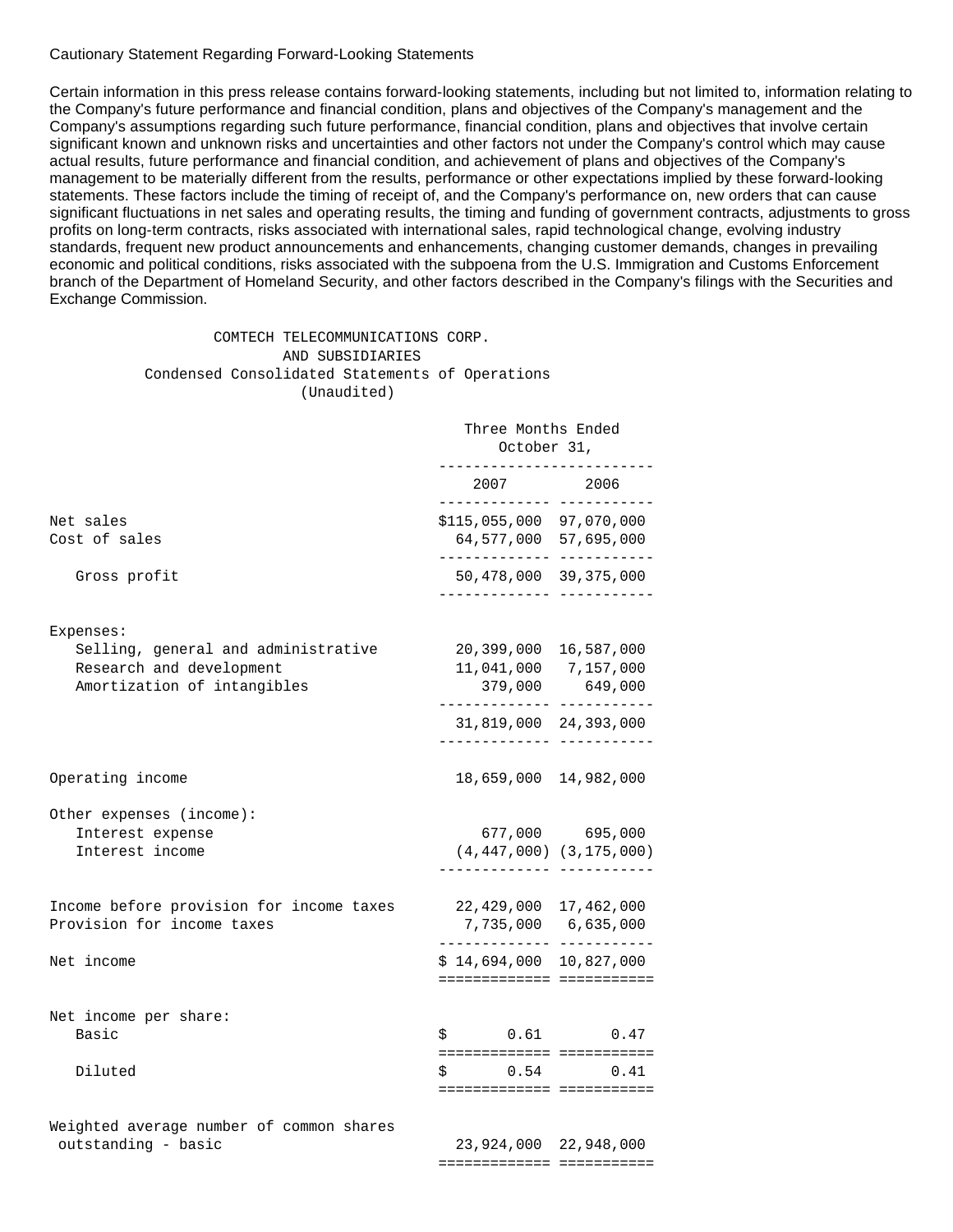| Weighted average number of common and common |                       |  |
|----------------------------------------------|-----------------------|--|
| equivalent shares outstanding assuming       |                       |  |
| dilution - diluted                           | 28,208,000 27,389,000 |  |
|                                              |                       |  |

 COMTECH TELECOMMUNICATIONS CORP. AND SUBSIDIARIES Condensed Consolidated Balance Sheets

|                                                              | October 31,<br>2007         | July 31,<br>2007 |
|--------------------------------------------------------------|-----------------------------|------------------|
| Assets                                                       | (Unaudited)                 |                  |
| Current assets:                                              |                             |                  |
| Cash and cash equivalents                                    | \$333,391,000               | 342,903,000      |
| Accounts receivable, net                                     | 89,517,000                  | 73,585,000       |
| Inventories, net                                             | 71,685,000                  | 61,987,000       |
| Prepaid expenses and other current assets                    | 9,946,000                   | 6,734,000        |
| Deferred tax asset - current                                 | 9,616,000                   | 9,380,000        |
| Total current assets                                         | 514,155,000                 | 494,589,000      |
| Property, plant and equipment, net                           | 30,349,000                  | 29,282,000       |
| Goodwill                                                     | 24,363,000                  | 24,387,000       |
| Intangibles with finite lives, net                           | 6,257,000                   | 5,717,000        |
| Deferred financing costs, net                                | 1,767,000                   | 1,903,000        |
| Other assets, net                                            | 415,000                     | 464,000          |
| Total assets                                                 | \$577,306,000 556,342,000   |                  |
|                                                              | =========================== |                  |
| Liabilities and Stockholders' Equity<br>Current liabilities: |                             |                  |
| Accounts payable                                             | \$27,928,000                | 26,137,000       |
| Accrued expenses and other current                           |                             |                  |
| liabilities                                                  | 40,141,000                  | 47,332,000       |
| Customer advances and deposits                               | 21,620,000                  | 20,056,000       |
| Current installments of other obligations                    | 137,000                     | 135,000          |
| Interest payable                                             | 525,000                     | 1,050,000        |
| Income taxes payable - current                               | 3,862,000                   | 2,796,000        |
|                                                              |                             |                  |
| Total current liabilities                                    | 94, 213, 000                | 97,506,000       |
| Convertible senior notes                                     | 105,000,000                 | 105,000,000      |
| Other obligations, less current                              |                             |                  |
| installments                                                 | 73,000                      | 108,000          |
| Income taxes payable - non-current                           | 2,854,000                   |                  |
| Deferred tax liability - non-current                         | 8,184,000                   | 7,960,000        |
| Total liabilities                                            | 210,324,000                 | 210,574,000      |
| Commitments and contingencies                                |                             |                  |
| Stockholders' equity:                                        |                             |                  |
| Preferred stock, par value \$.10 per                         |                             |                  |
| share; shares authorized and unissued                        |                             |                  |
| 2,000,000                                                    |                             |                  |

 Common stock, par value \$.10 per share; authorized 100,000,000 shares, issued 24,236,629 shares and 24,016,329 shares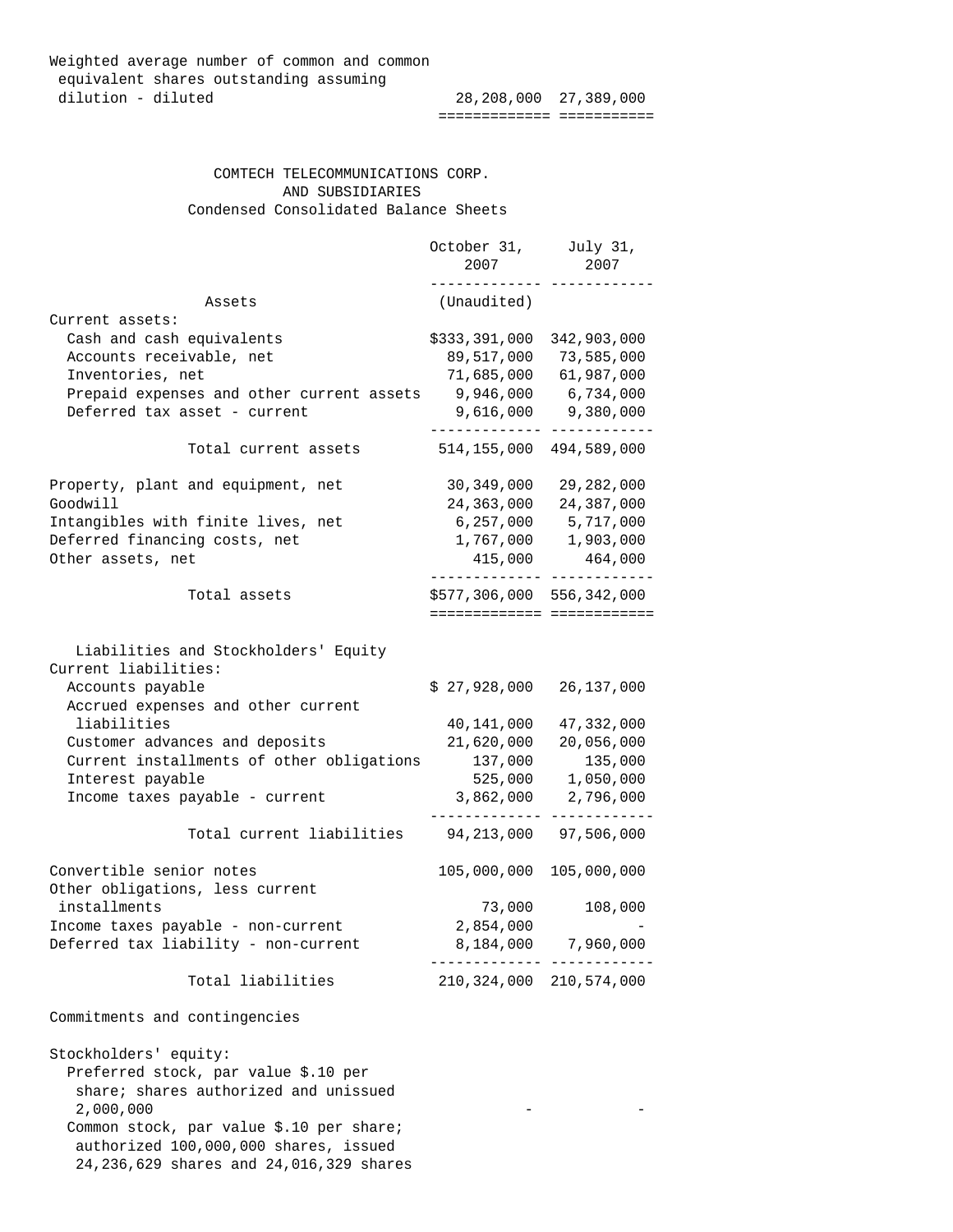| at October 31, 2007 and July 31, 2007, |                         |             |
|----------------------------------------|-------------------------|-------------|
| respectively                           | 2,424,000               | 2,402,000   |
| Additional paid-in capital             | 172,201,000             | 165,703,000 |
| Retained earnings                      | 192,542,000             | 177,848,000 |
|                                        |                         |             |
|                                        | 367,167,000             | 345,953,000 |
| Less:                                  |                         |             |
| Treasury stock (210,937) shares        | (185,000)               | (185,000)   |
|                                        |                         |             |
| Total stockholders' equity             | 366,982,000 345,768,000 |             |
|                                        |                         |             |
| Total liabilities and                  |                         |             |
| stockholders' equity                   | \$577,306,000           | 556,342,000 |
|                                        |                         |             |

 COMTECH TELECOMMUNICATIONS CORP. AND SUBSIDIARIES Reconciliation of Non-GAAP Financial Measures to GAAP Financial Measures

(Unaudited)

|                                                                                                                                      | Three Months Ended<br>October 31, |  |                                                                                                                                                             |
|--------------------------------------------------------------------------------------------------------------------------------------|-----------------------------------|--|-------------------------------------------------------------------------------------------------------------------------------------------------------------|
|                                                                                                                                      |                                   |  | 2007 2006                                                                                                                                                   |
| Reconciliation of Non-GAAP Net Income To GAAP<br>Net $Income(1)$ :                                                                   |                                   |  |                                                                                                                                                             |
| Non-GAAP net income<br>Amortization of stock-based compensation<br>Tax effect of stock-based compensation<br>expense                 |                                   |  | $$16,472,000$ $12,142,000$<br>$(2, 719, 000)$ $(1, 810, 000)$                                                                                               |
|                                                                                                                                      |                                   |  | 941,000 495,000<br>_____________ ___________                                                                                                                |
| GAAP net income                                                                                                                      |                                   |  | \$14,694,000 10,827,000<br>========================                                                                                                         |
| Reconciliation of Non-GAAP Diluted Earnings<br>Per Share To GAAP Diluted Earnings Per<br>Share(1):                                   |                                   |  |                                                                                                                                                             |
| Non-GAAP diluted earnings per share<br>Amortization of stock-based compensation<br>Tax effect of stock-based compensation<br>expense |                                   |  | $$0.59$ 0.45<br>$(0.08)$ $(0.06)$<br>$0.03$ $0.02$                                                                                                          |
| GAAP diluted earnings per share                                                                                                      |                                   |  | $$0.54$ 0.41<br>=========================                                                                                                                   |
| Reconciliation of GAAP Net Income to<br>$EBITDA(2)$ :                                                                                |                                   |  |                                                                                                                                                             |
| GAAP net income<br>Income taxes<br>Net interest income<br>Amortization of stock-based compensation<br>Depreciation and amortization  |                                   |  | \$14,694,000 10,827,000<br>7,735,000 6,635,000<br>$(3, 770, 000)$ $(2, 480, 000)$<br>2,719,000 1,810,000<br>2,491,000 2,417,000<br>____________ ___________ |
| EBITDA                                                                                                                               |                                   |  | $$23,869,000$ 19,209,000                                                                                                                                    |

(1) Non-GAAP net income is used by management in assessing the Company's operating results. The Company believes that investors and analysts may use non-GAAP measures that exclude the amortization of stock-based compensation, along with